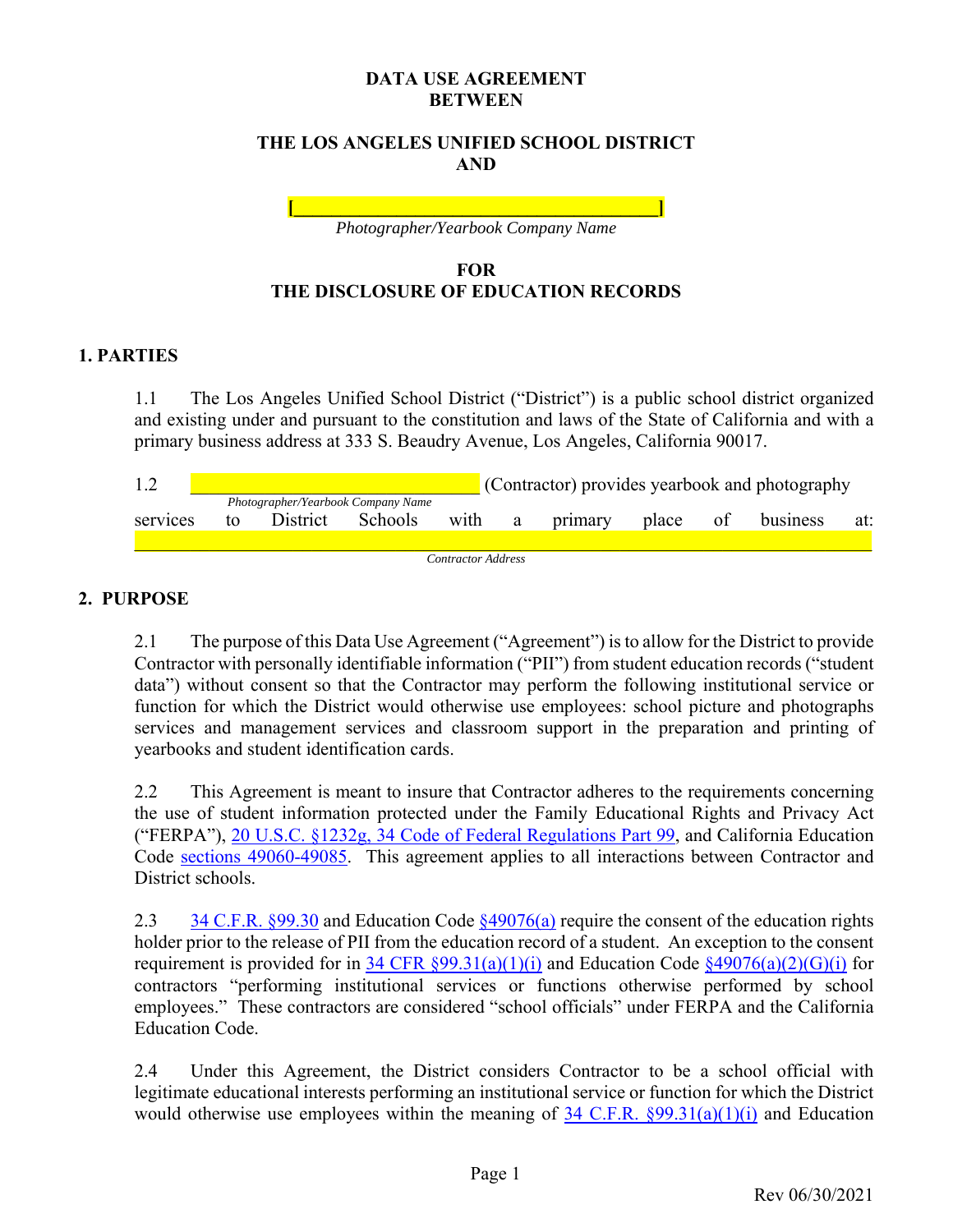Code  $\frac{849076(a)(2)(G)(i)}{4}$  and this allows the District to disclose PII from education records of students without the consent required by  $34$  C.F.R. § 99.30 and Education Code §49076(a).

2.5 This Agreement does not necessarily describe the complete nature of all interactions between the Contractor and the District. Rather, this Agreement pertains to the disclosure of personally identifiable information from education records only. It is likely that the Contractor has some other form of written agreement with the District (possibly including, but not limited to a separate contract or Memorandum of Understanding (MOU), a license agreement, a subscription agreement, etc.). However, in so far as it pertains to the subject matter of this Agreement, this Agreement takes precedence over any inconsistencies with any other agreements.

### **3. PROCESS FOR DATA TRANSFER**

3.1 Reference Guide (REF-6643.0) "Contract for Yearbook and Photography Vendors" issued by the Controller, Accounting and Disbursements Division and dated April 11, 2017 pertains. Contractor will be given access to the District's "My Integrated Student Information System," ("MiSiS"), in order to upload student photographs through a Student Photo Portal.

 3.2 Contractor can obtain access to the Student Photo Portal by applying for a Single Sign-on account, filling out a request for a VPN user account, and signing this Agreement. Access may be renewed on a year-to-year basis with the school administration authorizing Contractor access through use of the portal.

 3.3 When given access by school administration, the Contractor will have authorization to download rosters and upload images. Contractor will use the rosters to schedule photography sessions. If printing student identification cards, Contractor shall ensure that, pursuant to Education Code section 215.5, the following information is printed on at least one side of each student identification card for all students in grades 7-12: "National Suicide Prevention Lifeline, 1-800-273-8255" and "National Domestic Violence Hotline: 1-800-799-7233."

### **4. DISTRICT DUTIES**

- 4.1 The District will provide student data in compliance with the Family Educational Rights and Privacy Act ("FERPA"), 20 U.S.C. section 1232g and 34 C.F.R. 99, and California Education Code sections 49060-49085.
- 4.2 The student data will be provided as described in section 3 of this Agreement.

### **5. CONTRACTOR DUTIES**

5.1 The Contractor will perform the following duties in regard to any student data it obtains:

5.1.1 Not disclose the information to any other party without the consent of the parent or eligible student;

5.1.2 Use the data for no purpose other than the work stated in this Agreement;

5.1.3 Allow the District access to any relevant records for purposes of completing authorized audits;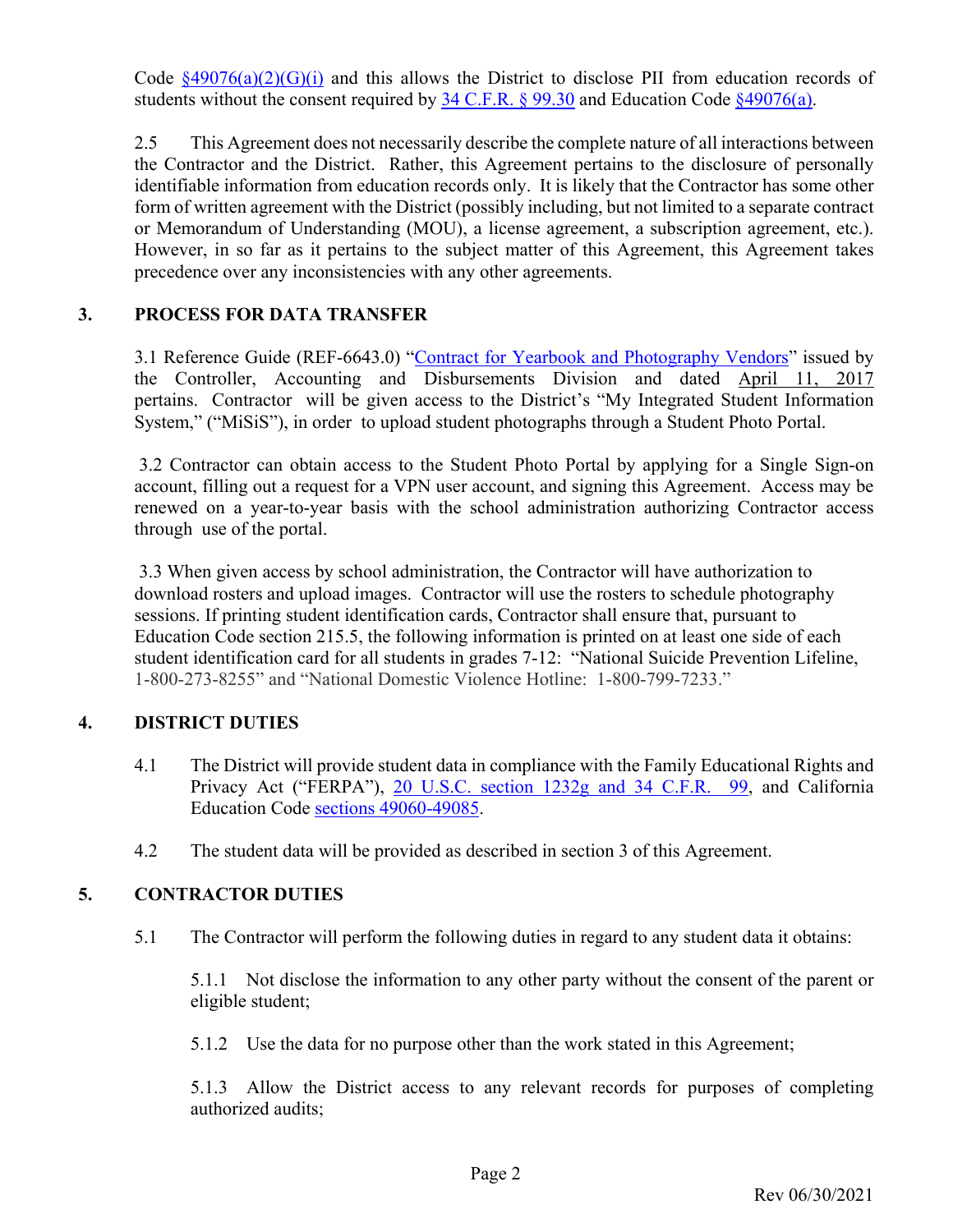5.1.4 Require all employees, contractors and agents of any kind to comply with all applicable provisions of FERPA and other federal and California laws with respect to the data shared under this Agreement;

5.1.5 Designate in writing a single authorized representative able to request data under this Agreement. The authorized representative shall be responsible for transmitting all data requests and maintaining a log or other record of all data requested and received pursuant to this Agreement, including confirmation of the completion of any projects and the return or destruction of data as required by this Agreement. District or its agents may, upon request, review the records required to be kept under this section;

5.1.6 Maintain all data obtained pursuant to this Agreement in a secure computer environment and not copy, reproduce or transmit data obtained pursuant to this Agreement except as necessary to fulfill the purpose of this Agreement. All copies of data of any type, including any modifications or additions to data from any source that contains information regarding students, are subject to the provisions of this Agreement in the same manner as the original data. The ability to access or maintain data under this Agreement shall not under any circumstances transfer from Contractor to any other institution or entity;

5.1.7 Destroy or return all personally identifiable information obtained under this Agreement when it is no longer needed for the purpose for which it was obtained no later than 60 days after it is no longer needed. In the event Contractor destroys the PII, Contractor shall provide the District with certification of such destruction. Failure to return or destroy the PII will preclude Contractor from accessing personally identifiable student information for at least five years as provided for in  $34$  C.F.R. section  $99.31(a)(6)(iv)$ .

5.2 If Contractor is an operator of an Internet website, online service, online application, or mobile application, Contractor shall comply with the requirements of California Business and Professions Code section 22584 and District policy as follows:

5.2.1 Contractor shall not (i) knowingly engage in targeted advertising on the Contractor's site, service or application to District students or their parents or legal guardians; (ii) use PII to amass a profile about a District student; (iii) sell information, including PII; or (iv) disclose PII without the District's written permission.

5.2.2 Contractor will store and process District Data in accordance with commercial best practices, including appropriate administrative, physical, and technical safeguards, to secure such data from unauthorized access, disclosure, alteration, and use. Such measures will be no less protective than those used to secure Contractor's own data of a similar type, and in no event less than reasonable in view of the type and nature of the data involved. Without limiting the foregoing, Contractor warrants that all electronic District Data will be encrypted in transmission using SSL [(Secure Sockets Layer)] [or insert other encrypting mechanism] (including via web interface) [and stored at no less than 128-bit level encryption]. "Encryption" means a technology or methodology that utilizes an algorithmic process to transform data into a form in which there is a low probability of assigning meaning without use of a confidential process or key, and such confidential process or key that might enable decryption has not been breached, and shall have the meaning given to such term under HIPAA and HIPAA Regulations, including 45 CFR §164.304.

5.2.3 Contractor shall delete a student's covered information upon request of the District.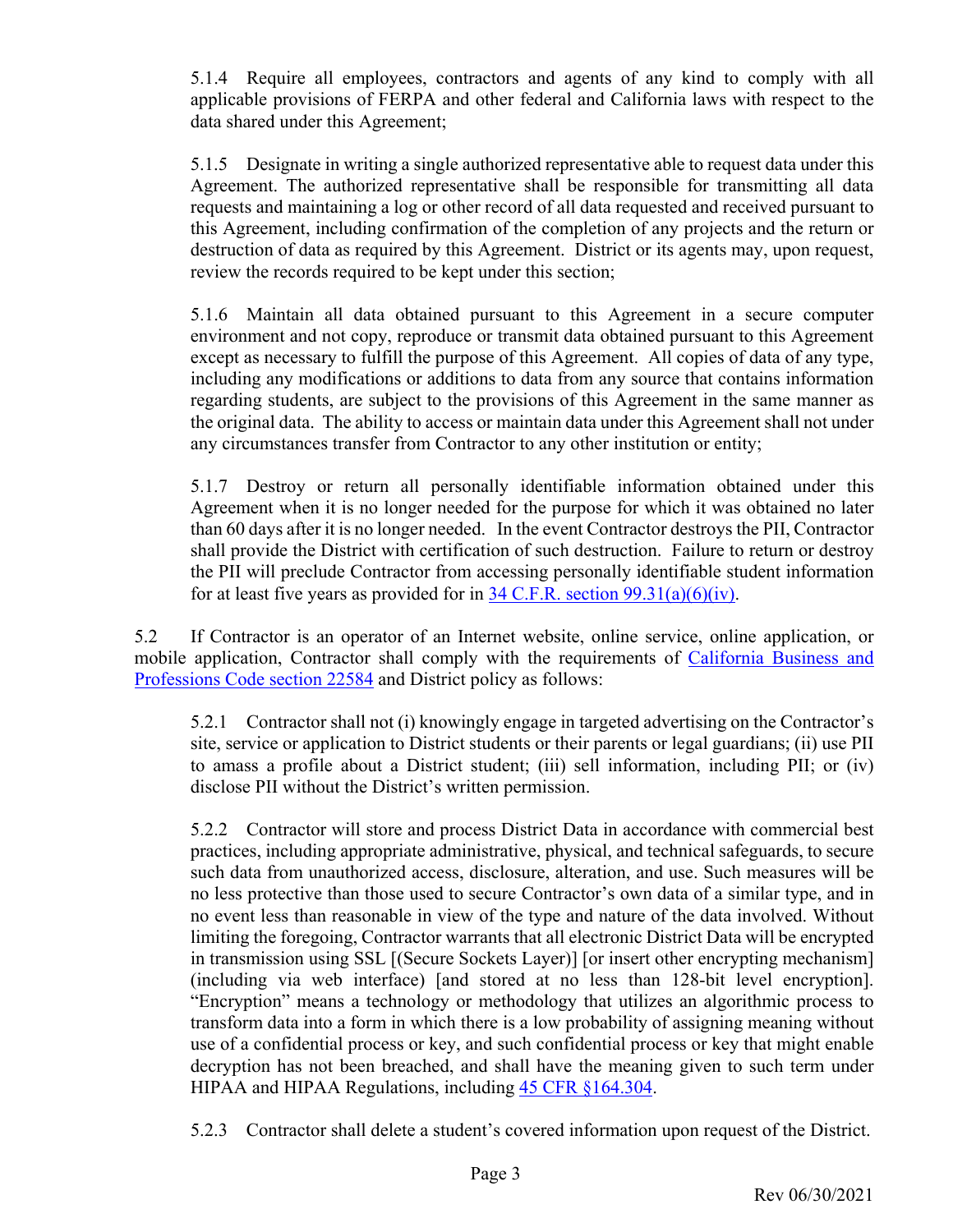5.2.4 District data will not be stored outside the United States without prior written consent from the District.

5.3 Contractor shall comply with the District's information security specifications prior to receiving any electronic transfers of pupil record information. District may require Contractor to provide documentation of compliance prior to any transmittal.

5.4 If Contractor will (1) provide cloud-based services which will involve digital storage of pupil records or (2) provide digital educational software that authorizes a third-party provider of digital educational software to access, store, and use pupil records, then, the following requirements in compliance with California Education Code section 49073.1 pertain:

- 5.4.1 The pupil records continue to be the property of and under the control of the District;
- 5.4.2 Contractor will not use any information in the pupil record for any purpose other than those required or specifically permitted by this Agreement.
- 5.4.3 In order for a parent, legal guardian or eligible pupil to review personally identifiable information in the pupil's records and correct erroneous information, Contractor shall: *Provide a customer service contact number for parents to call if necessary.*
- 5.4.4 Contractor shall take the following actions, including the designation and training of responsible individuals, to ensure the security and confidentiality of pupil records: *Train all relevant individuals annually on FERPA and the the importance of protecting personally identifiable information (PII).*
- 5.4.5 Contractor shall use the following procedure for notifying the affected parent, legal guardian, or eligible pupil in the event of an unauthorized disclosure of the pupil's records: *1. Report incident immediately to school administrator. 2. Within 30 days of discovery, send letter to parent to document incident and outline actions taken in*

*response to the incident.* 

- 5.4.6 Contractor certifies that it will not retain the pupil records upon completion of the services. Contractor will take the following actions to enforce this certification: *Ensure all pupil records and/or relevant data files will be purged at the end of each school year.*
- 5.4.7 Contractor shall not use personally identifiable information in pupil records to engage in targeted advertising.
- 5.4.8 The following shall be considered a part of and required under this Agreement:
	- **The District's Contractor Code of Conduct** (http://achieve.lausd.net/cms/lib08/CA01000043/Centricity/Domain/218/5.%20%20CODE%20OF%20CONDUCT%20irfp.pdf)
	- **SB 1177 Student Online Personal Information Protection Act (SOPIPA)** (https://leginfo.legislature.ca.gov/faces/billNavClient.xhtml?bill\_id=201320140SB1177)
- 5.5 **Additional Contractor Duties Pertaining to Protected Information**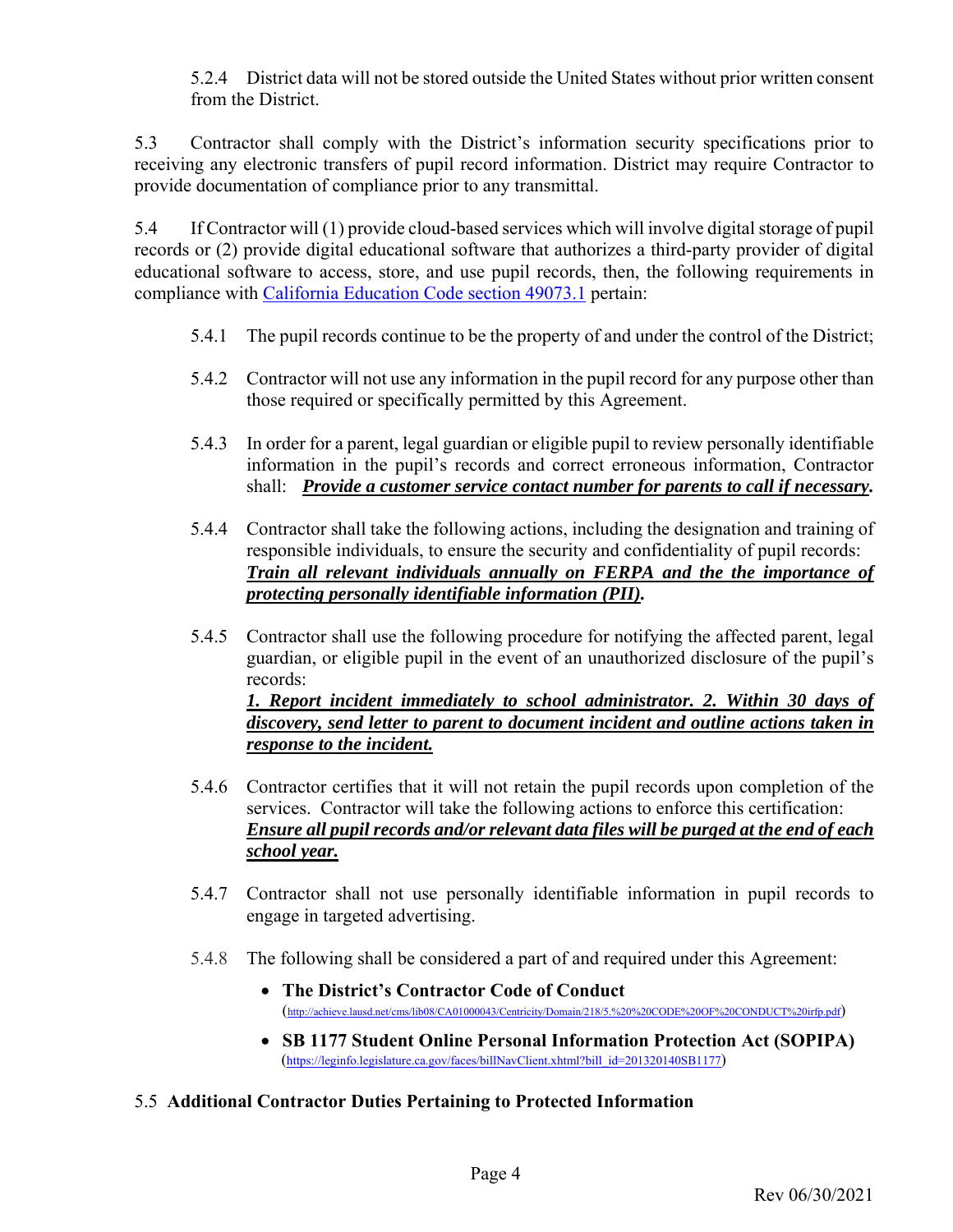5.5.1 In addition to any Contractor obligations stated elsewhere in this Agreement, Contractor shall notify the District in writing as soon as possible, but in no event more than two (2) business days, after Contractor becomes aware of any breach of or security Incident involving the District's **PROTECTED INFORMATION** (see Section 2.2). Contractor shall be deemed to be aware of any breach or security incident as of the first day on which such breach or security incident is known or reasonably should have been known to its officers, employees, agents or subcontractors. Contractor shall identify as soon as practicable each individual whose unsecured **PROTECTED INFORMATION** has been, or is reasonably believed by Contractor to have been, accessed, acquired, or disclosed during such breach or security incident. Contractor shall cooperate in good faith with the District in the investigation of any breach or security incident.

5.5.2 Contractor shall take prompt corrective action to remedy any breach or security incident, mitigate, to the extent practicable, any harmful effect of a use or disclosure of **PROTECTED INFORMATION**, and take any other action required by applicable federal and state laws and regulations pertaining to such breach or security incident.

5.5.3 Contractor will provide written notice to the District as soon as possible but no later than twenty (20) calendar days after discovery of the breach or security incident of the actions taken by Contractor to mitigate any harmful effect of such breach or security incident and the corrective action Contractor has taken or shall take to prevent future similar breaches or security incidents. Upon the District's request, Contractor will also provide to the District a copy of Contractor's policies and procedures that pertain to the breach or security incident involving the District's **PROTECTED INFORMATION**, including procedures for curing any material breach of this Agreement.

5.5.4 Contractor shall make reasonable efforts to trace lost or translate indecipherable transmissions. Contractor shall bear all costs associated with the recreation of incomplete, lost or indecipherable transmissions if such loss is the result of an act or omission of Contractor.

5.5.5 Contractor shall take appropriate security measures to protect the confidentiality, integrity and availability of the District's **PROTECTED INFORMATION** that it creates receives, maintains, or transmits on behalf of the District and to prevent any use or disclosure of the District's **INFORMATION** other than as provided by the Agreement. Appropriate security measures include the implementation of the best practices as specified by the the ISO 27001/2, NIST, or similar security industry guidelines.

### **6. AUTHORIZATION FOR TRANSFER OF DATA**.

6.1 The District hereby authorizes Contractor to receive the student data listed in Section 4.2.

6.2 Contractor agrees that District makes no warranty concerning the accuracy of the student data provided.

### **7. TERM**

7.1 This Agreement shall be effective for *three years from the date the last party signs*.

7.2 Either party may terminate this Agreement for any reason at any time upon reasonable notice to the other party.